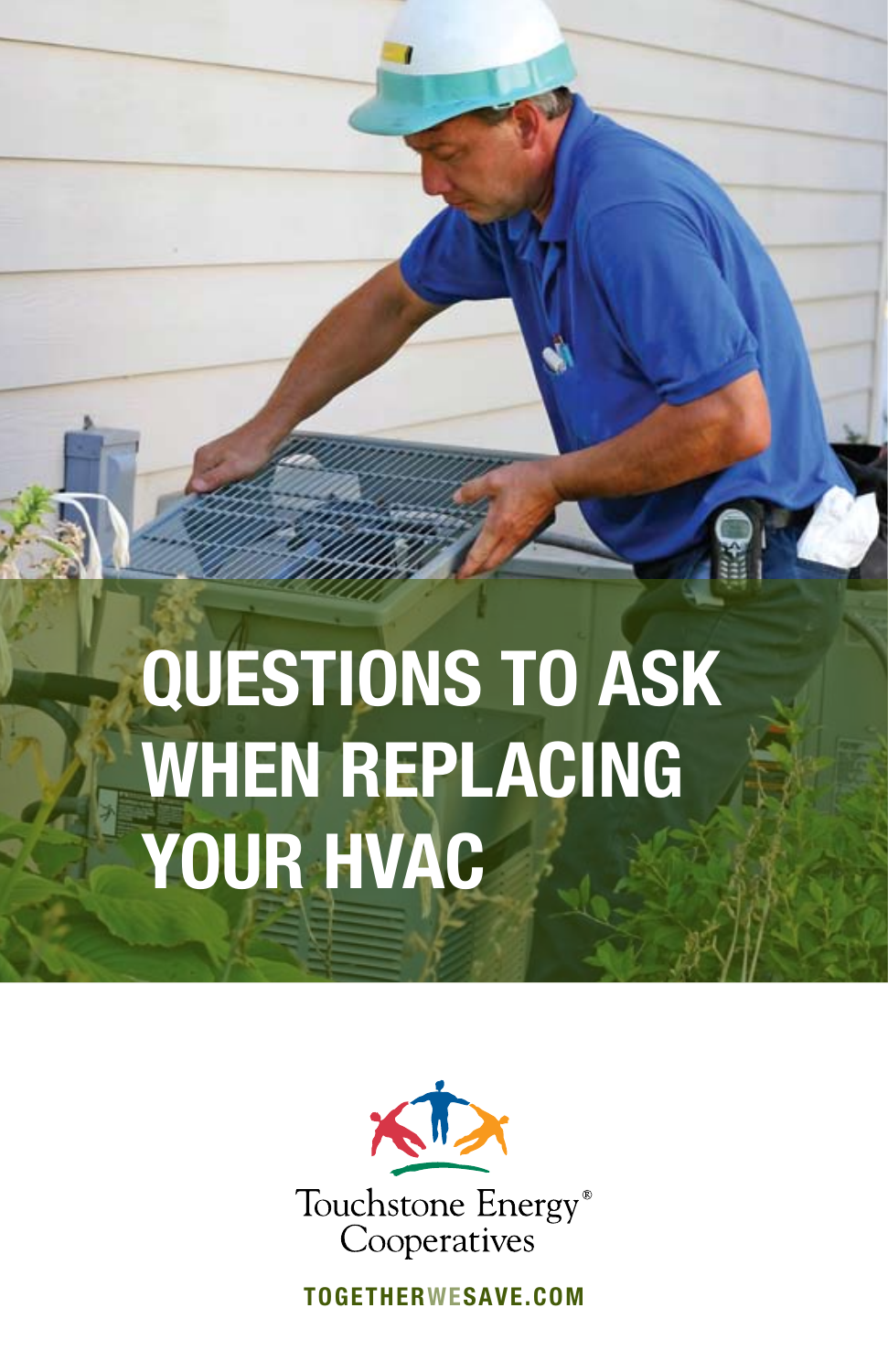

TOGETHERWESAVE.COM

## IS IT TIME TO REPLACE YOUR HVAC SYSTEM?

If your heating and cooling system is 15 to 20 years old and is experiencing problems, it may be time to consider installing a new, efficient ENERGY STAR $^\circledast$  system.

If you are considering replacing the heating ventilating and air conditioning (HVAC) system that heats and cools your home, you need the right information to make an informed decision. That's where your Touchstone Energy cooperative comes in.

We have a list of questions to ask – and things to consider – before purchasing your new HVAC system. By asking the right questions, you will be able to select the HVAC system that best fits your needs.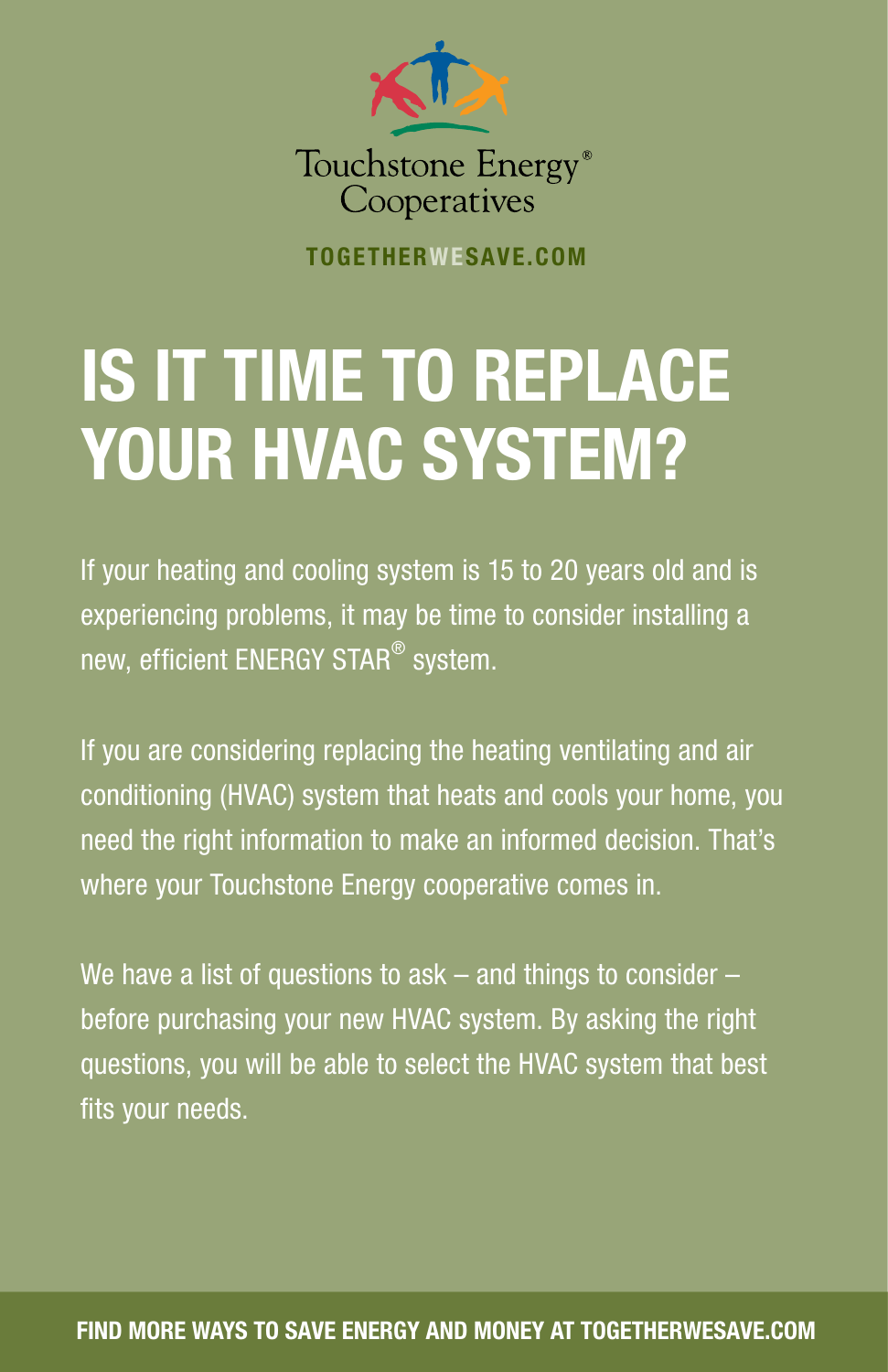

#### SHOULD I REPLACE ALL OF MY HVAC EQUIPMENT AT THE SAME TIME?

Yes. You want to be sure that all the parts of your HVAC system work together properly.

Replacing only the outdoor unit or the indoor unit of an HVAC system may appear to save money, but it could contribute to service problems later on.

A mismatched system may not deliver the energy efficiency or performance that you expect. If an older part of the system—such as an outdoor unit of a heat pump, ductwork, piping or a furnace—is replaced, it's important to match the new part as closely as possible to the existing system.

Installing a new high-efficiency heat pump, for example, but using the old ductwork could affect performance. That ductwork may be leaky, restricted or inadequate—and may not be sized for your new heat pump. Ask your contractor to thoroughly inspect your ductwork to identify any problems. Ductwork should be properly sealed and insulated, and it should be sized for your new system.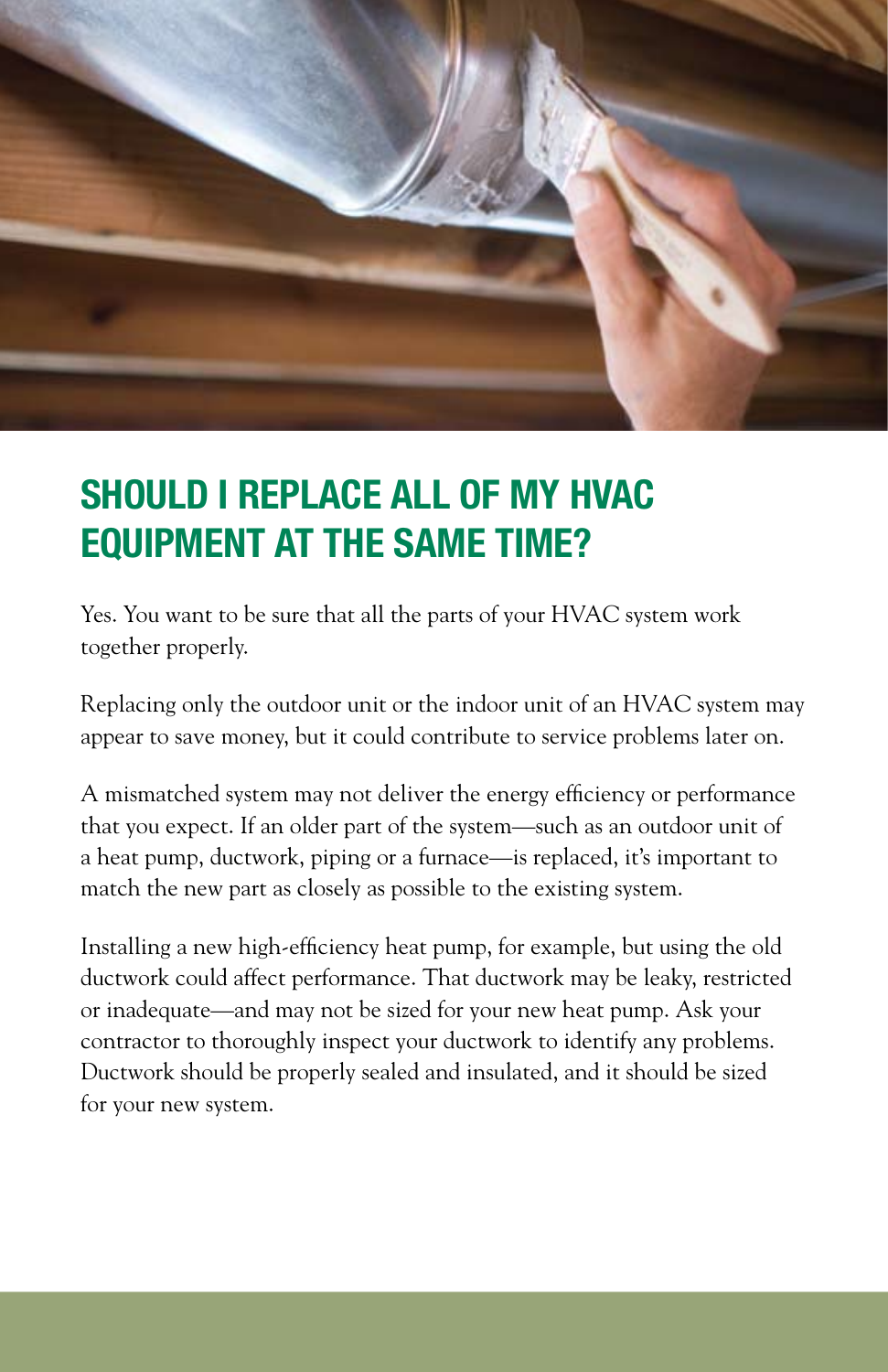#### WHAT SIZE SYSTEM DO I NEED?

An HVAC system that is too small cannot deliver adequate heating or cooling in extreme weather. And a system that is too large will not only cost more, but provide poorer temperature and humidity control.

To ensure that your new HVAC system is the right size for your home, ask a contractor to perform a detailed load calculation. This calculation determines the capacity of the equipment needed and the correct distribution of air to each room.

### WHAT'S MY HOUSE GOT TO DO WITH IT?

Before you decide on an HVAC unit, look at making energy improvements to your home. Tuning up the home not only reduces operating costs but can mean a smaller, less expensive HVAC system can do the job. For more information on ways to improve your home's energy efficiency, visit TogetherWeSave.com.

Your HVAC system should be designed to fit your home. The size, construction, orientation and location of your house all affect the size of your HVAC system.

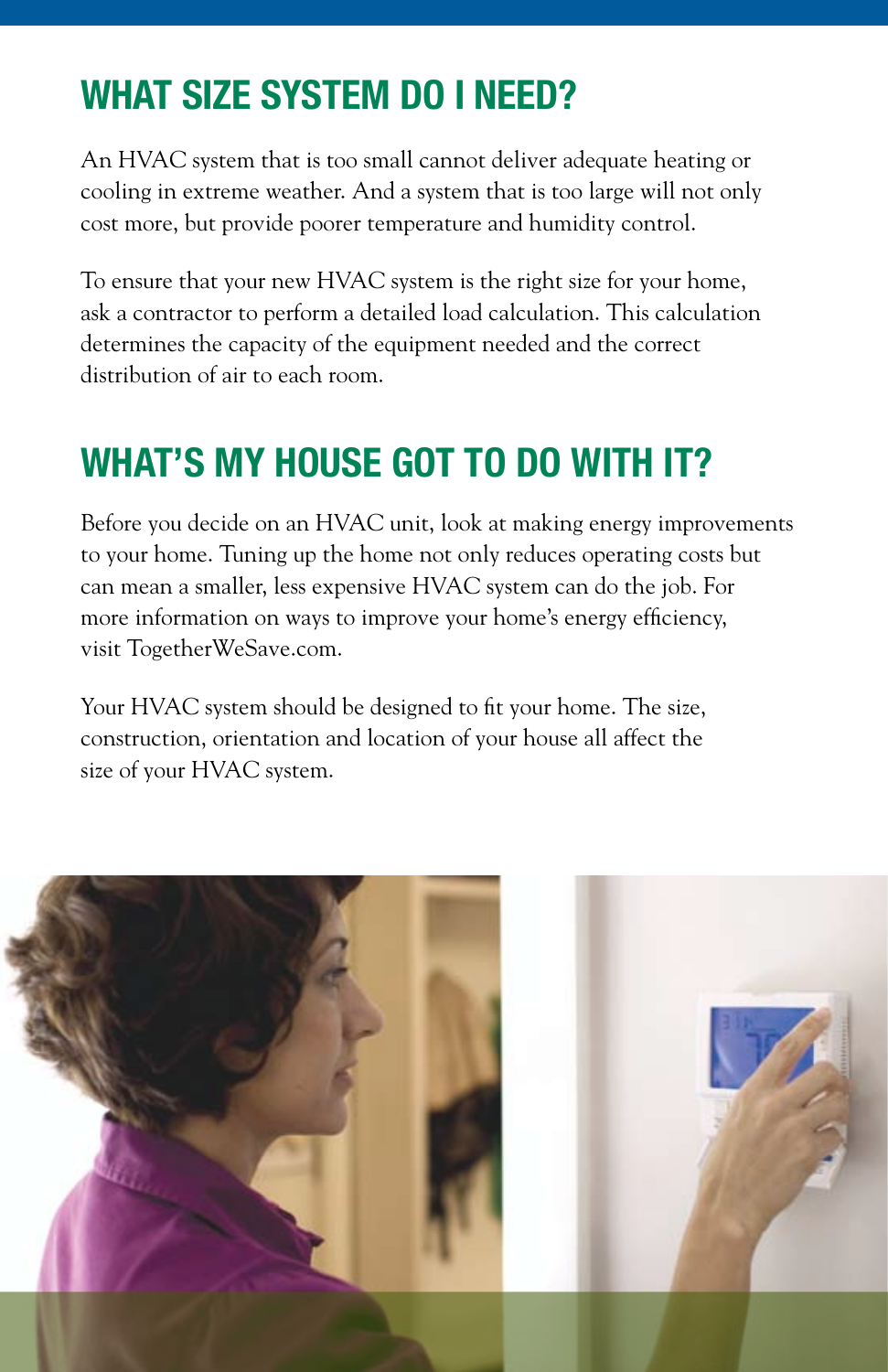

#### WHAT TYPE OF SYSTEM SHOULD I BUY?

You have many choices when it comes to selecting an HVAC system. Here are some things to consider:

- An electric split-system heat pump is a common choice for year-round heating and cooling. Other options include a heat pump with a backup boiler or furnace in colder climates.
- The efficiency of a cooling system is expressed as a SEER (Seasonal Energy Efficiency Ratio) number. All cooling systems sold today must have at least a SEER 13 rating.
- Heat pump efficiency is expressed by a Heating Season Performance Factor (HSPF), and all heat pumps sold today must have an HSPF of at least 7.7.
- Systems with higher SEERs and HSPFs cost more initially, but have lower operating costs. Split-system heat pumps with an ENERGY STAR® label have SEERs of 14.5 or higher and HSPFs of 8.2 or higher.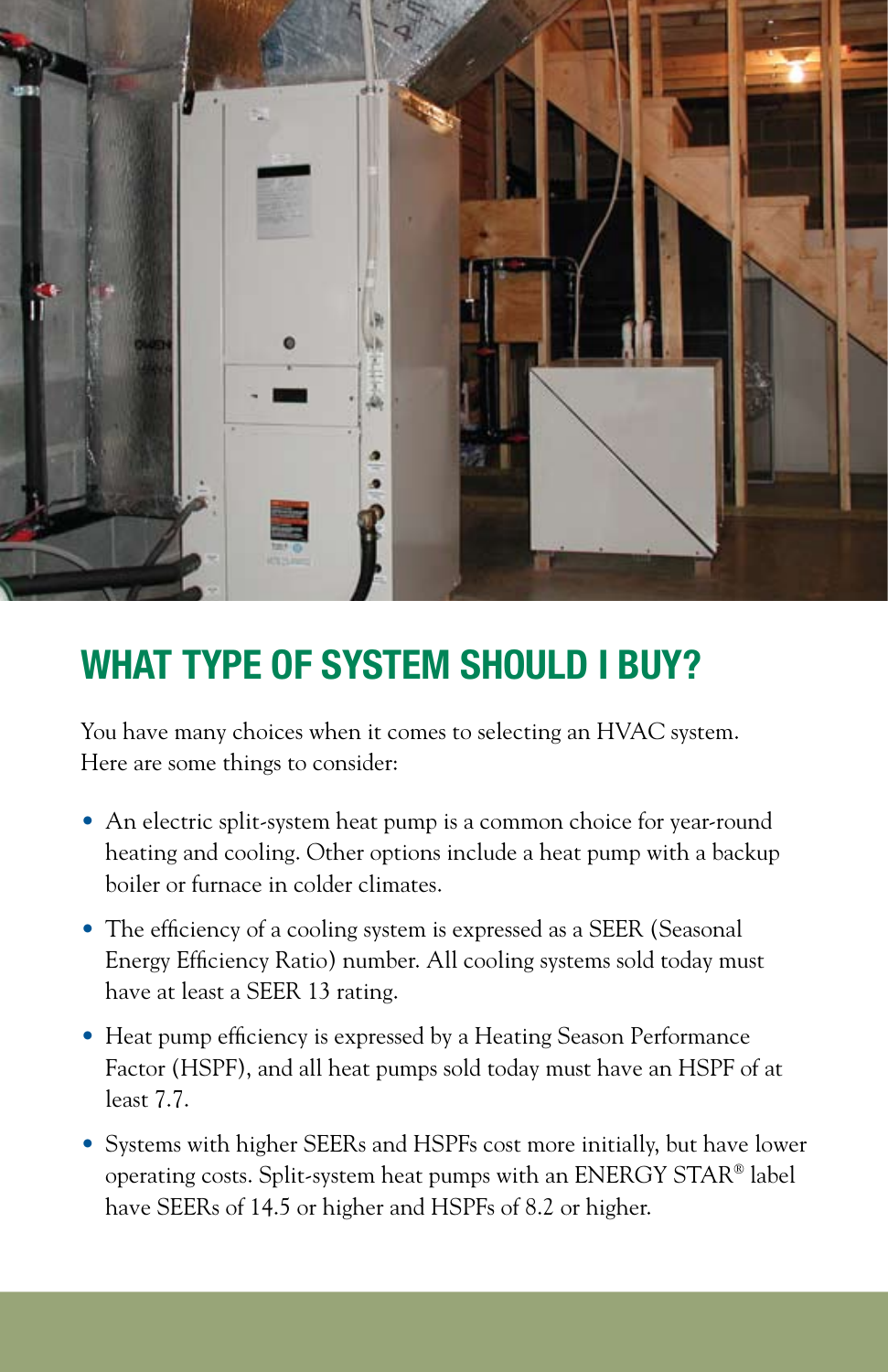## HOW DO I SELECT A CONTRACTOR TO DO THE WORK?

Selecting the right contractor is critical to the performance of your new HVAC system. The contractor is responsible for determining the type and size of the system and explaining your options as well as installing the system. A good contractor also should provide a warranty and after-sale service.

#### Here are some tips on identifying the right contractor for the job:

- Ask about the licensing and qualifications of prospective contractors. Is the contractor state-licensed? Is the contractor a member of state and national contractor associations, such as Air Conditioning Contractors of America (ACCA)? Is the contractor adequately insured?
- Make sure that the contractor inspects your home and your existing system, and explains your options.
- Ask the contractor for the estimated annual operating cost of HVAC systems with different efficiencies (SEERs and HSPFs). This information will help you determine the total cost of each system over the lifetime of the unit.
- Make sure the contractor has adequate staff to install the system and respond promptly to service calls. What guarantees, warranties and followup service are offered? Warranties vary, so it's important to know what is included in the warranty and what is not. Ask about a maintenance service agreement—what does it cost and what does it cover?
- Are the technicians NATE (North American Technician Excellence) certified? Are they familiar with the brand of equipment that you want to buy? Will they perform load calculations, duct design and installation using industry-standard methods?
- Get three written estimates for the work: what is being done, what equipment is being provided and when installation will begin and be completed. Understand what is included in each price. Remember that the best value may not necessarily come from the contractor that offers the lowest price. Consider the cost of operating the system as well as the initial cost.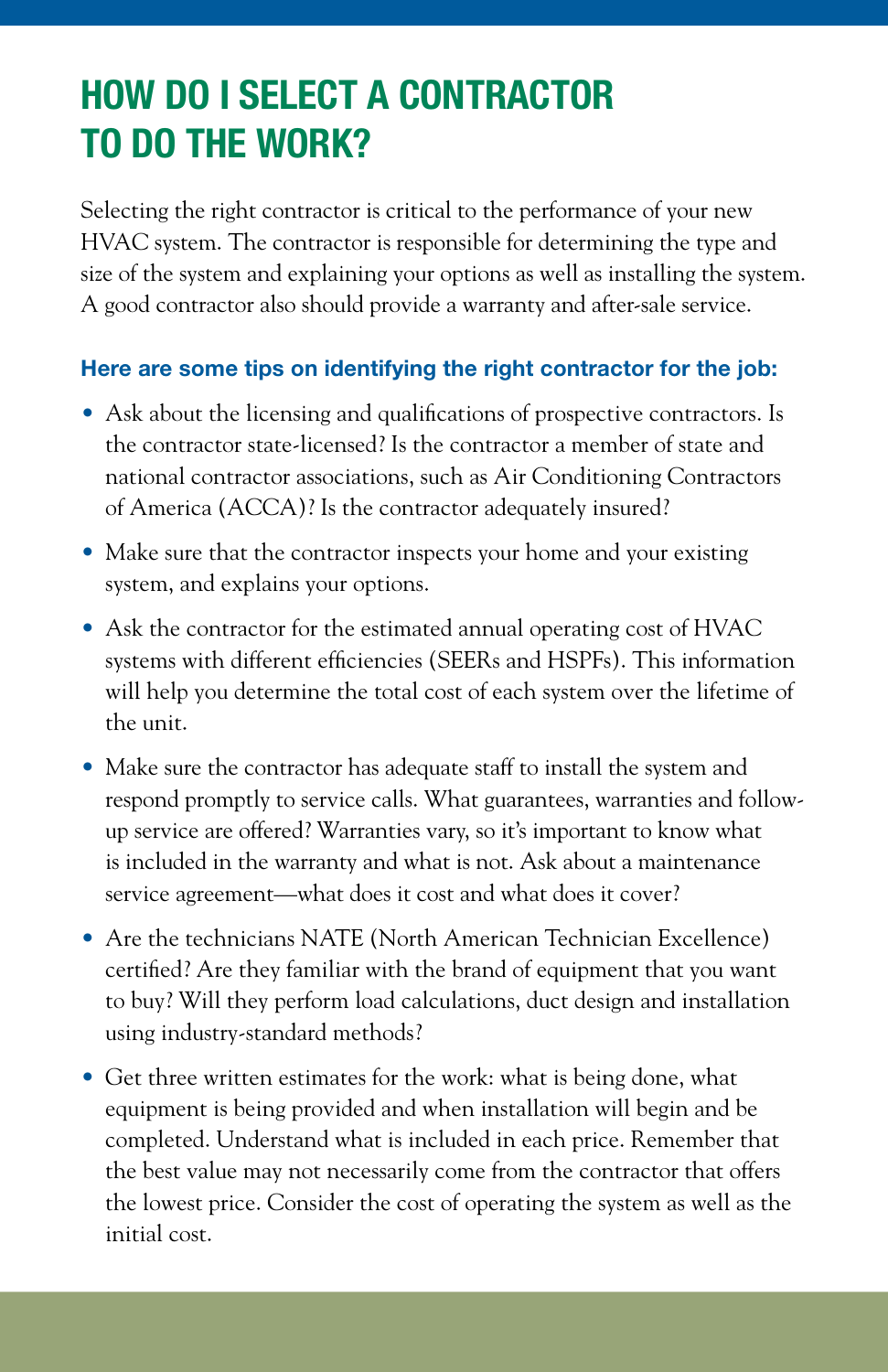Remember that the best value may not necessarily come from the contractor that offers the lowest price. Consider the cost of operating the system as well as the initial cost.

**MINIMINININININININ**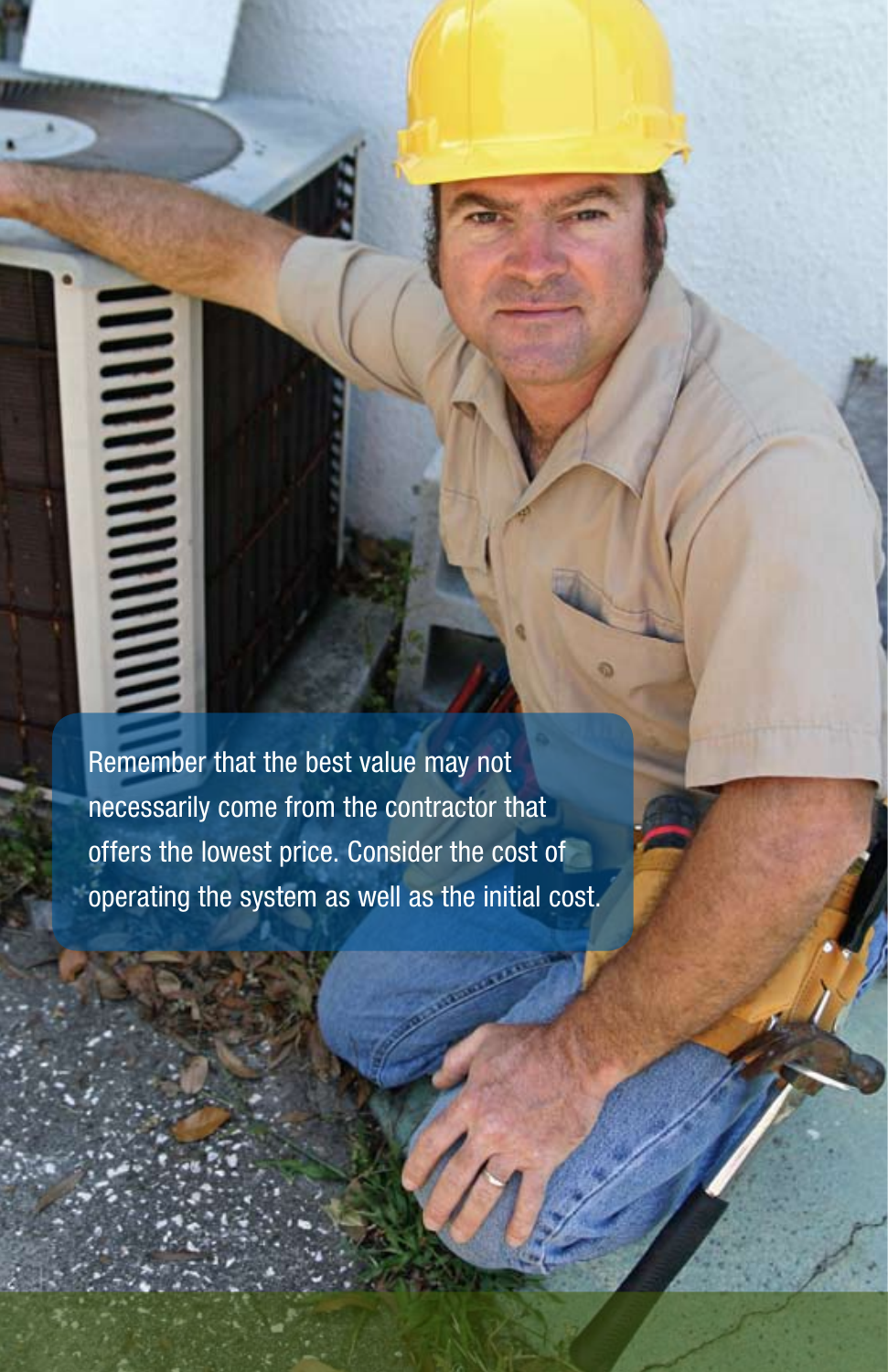#### MAINTENANCE

Even the best installed, most efficient equipment requires routine maintenance.

#### Here are a few things YOU can do to maintain your HVAC system:

- $\square$  Inspect the air filter and replace it at least four times a year.
- $\Box$  Check the thermostat setting. A good starting point is 78 $\mathrm{P}$  in the summer and 68°F in the winter. A programmable thermostat can save more by letting the home's temperature rise in the summer or fall in the winter by a few degrees when the house is unoccupied.
- $\Box$  Make sure the supply and return vents are open and not blocked by furniture.
- $\square$  Keep your outdoor unit clean and make sure nothing blocks air flow to it.

#### Here are maintenance points a LICENSED TECHNICIAN can do:

- $\Box$  Tighten all electrical connections.
- $\Box$  Lubricate all moving parts.
- $\square$  Inspect the air conditioner's condensate drain.
- $\Box$  Check system's controls for wear or damage.
- $\Box$  Check system's refrigerant charge.
- $\square$  Inspect ductwork for leaks.
- $\Box$  Adjust blower to provide proper airflow.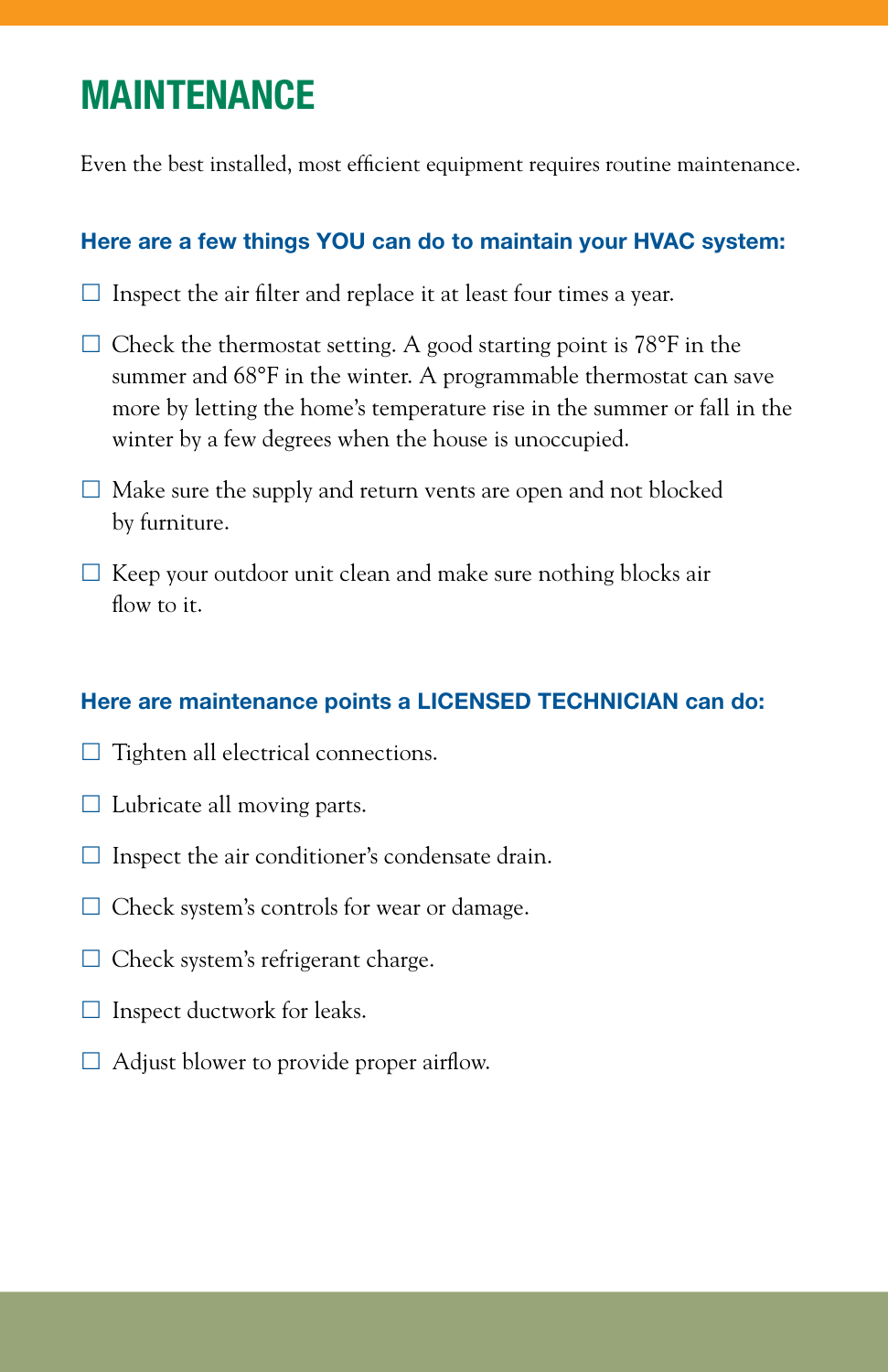Even the best installed, most efficient equipment requires routine maintenance.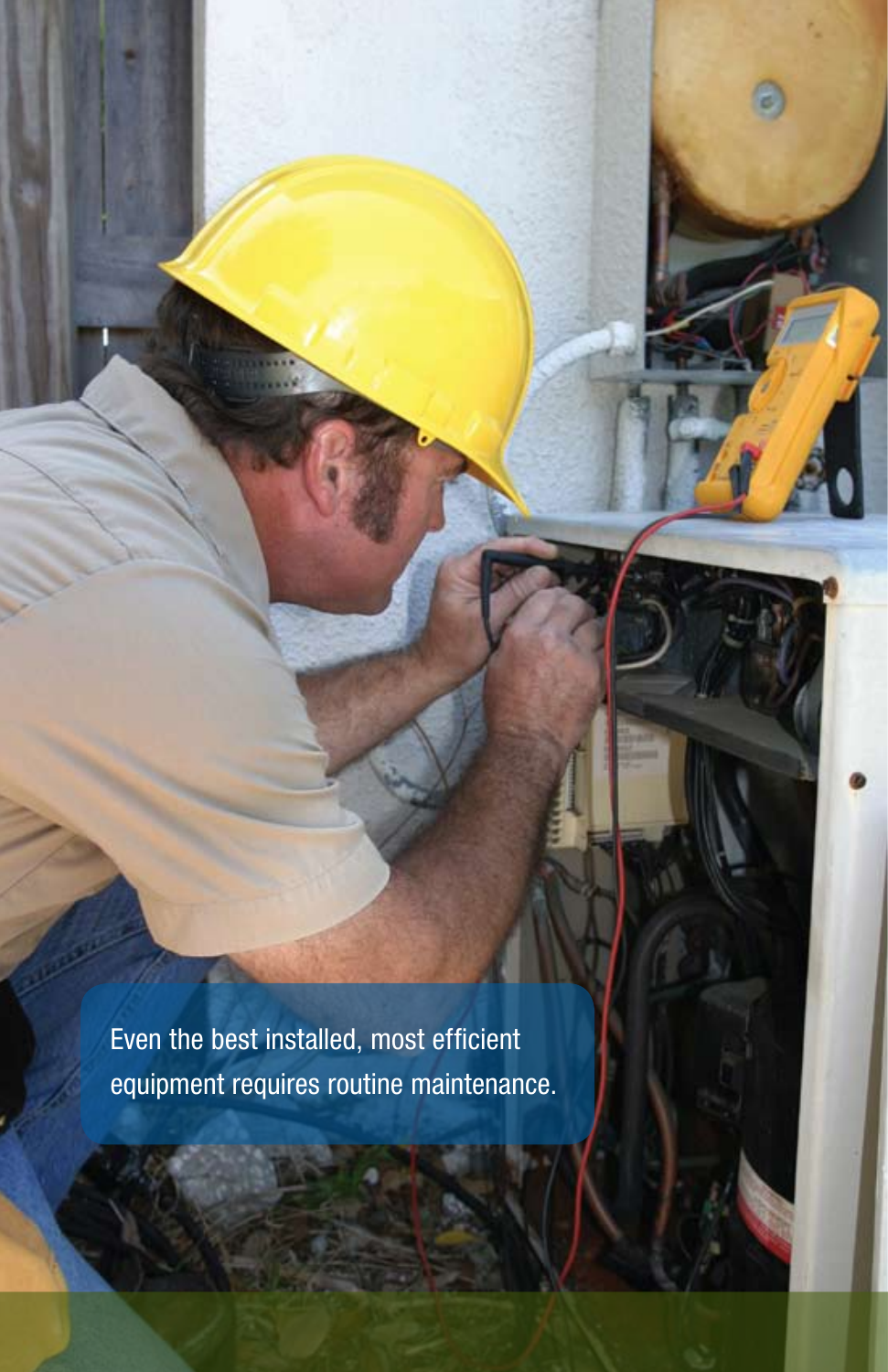## **GLOSSARY**

ACCA: Air Conditioning Contractors of America—the nationwide association representing the HVAC contracting industry.

ARI: Air conditioning and Refrigeration Institute, which publishes a directory of unitary equipment at ARIDirectory.org.

**HVAC:** Heating, Ventilating, and Air Conditioning system.

HSPF: Heating Season Performance Factor is a measure of heat pump's energy efficiency over one heating season. It represents the total heating output of a heat pump (including supplementary electric heat) during the normal heating season (in Btu) as compared to the total electricity consumed (in watt-hours) during the same period.

NATE: North American Technician Excellence, Inc. (NATE) is the leading certification program for technicians in the heating, ventilation, air-conditioning, and refrigeration (HVAC/R) industry. It conducts the only test supported by the entire industry. HVAC technicians certified by NATE pass stringent exams covering their certification specialty.

**SEER:** Seasonal Energy Efficiency Ratio is a measure of equipment energy efficiency over the cooling season. It represents the total cooling of a central air conditioner or heat pump (in Btu) during the normal cooling season as compared to the total electric energy input (in watt-hours) consumed during the same period.

SPLIT SYSTEM: A typical residential HVAC system consisting of an indoor blower and coil connected by refrigerant lines to an outdoor unit housing a compressor, fan, and coil.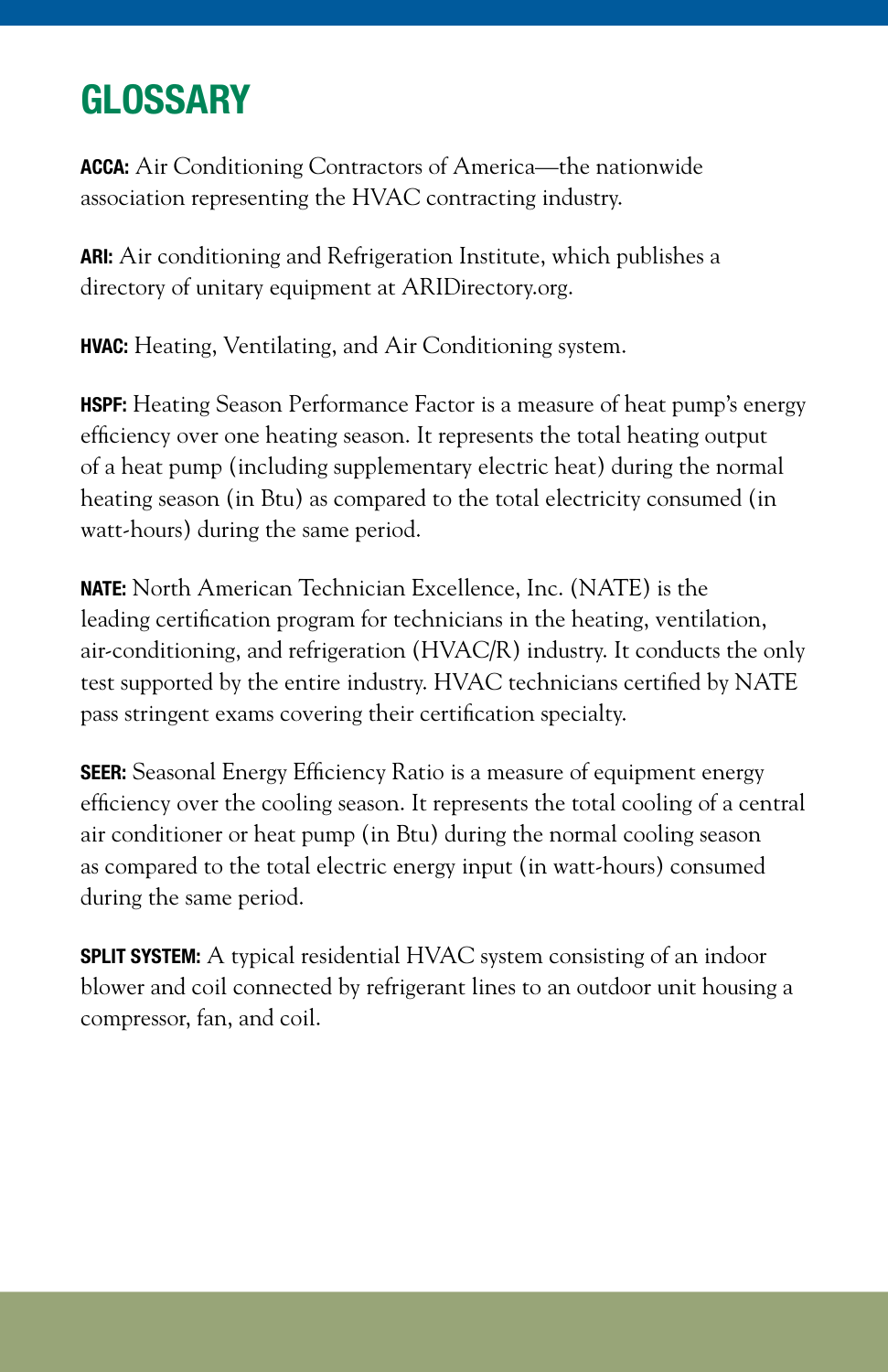| <b>NOTES:</b> |
|---------------|
|               |
|               |
|               |
|               |
|               |
|               |
|               |
|               |
|               |
|               |
| ÷             |
|               |